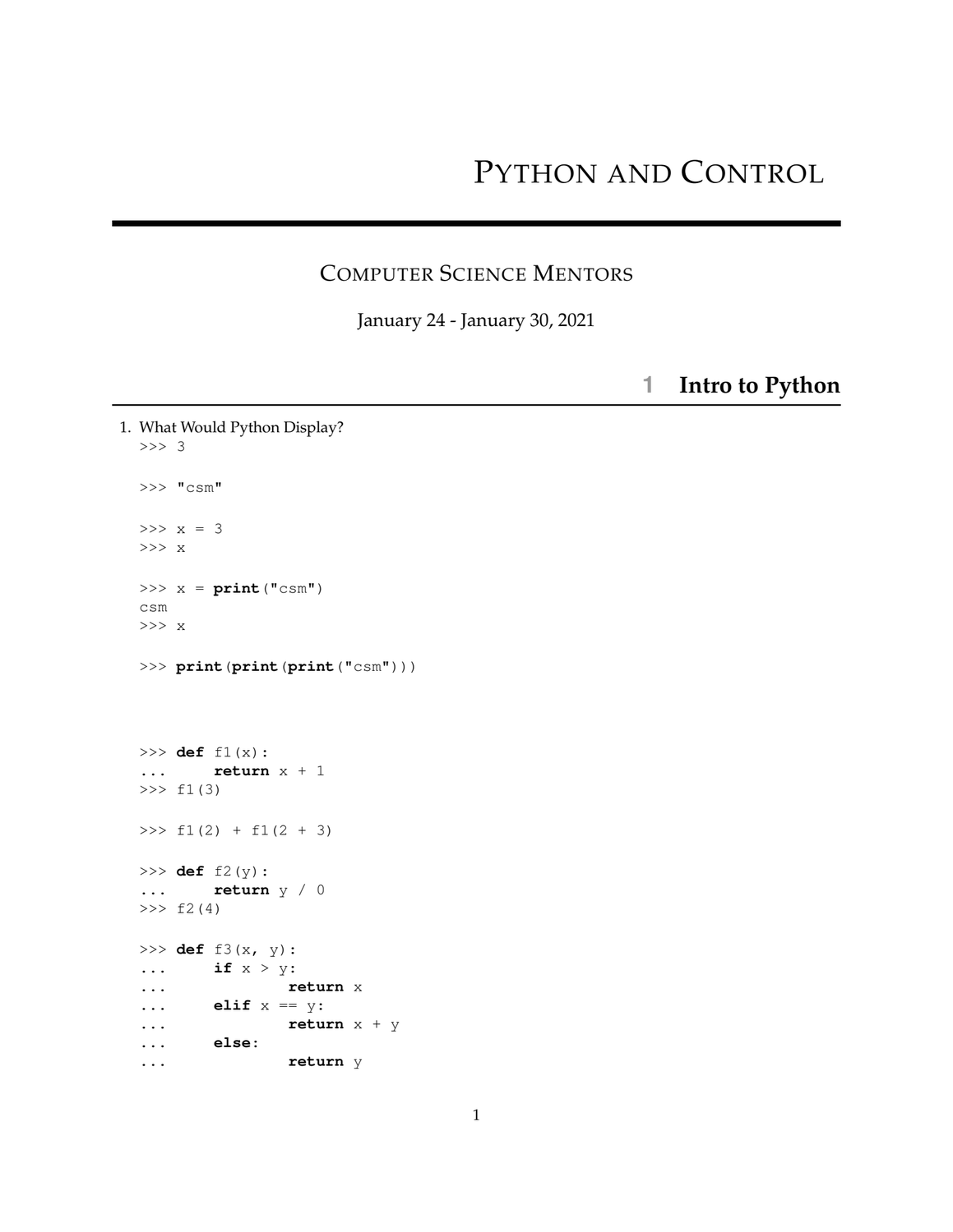```
\gg f3(1, 2)
>> f3(5, 5)
>>> 1 or 2 or 3
>>> 1 or 0 or 3
>>> 4 and (2 or 1/0)
>>> 0 or (not 1 and 3)
>>> (2 or 1/0) and (False or (True and (0 or 1)))
```
2. For the following expressions, list the order of evaluation of the operators and operands of the expression.

Example:  $add(3, mul(4, 5)) \rightarrow add, 3, mul, 4, 5$ (a) add(1, mul(2, 3)) (b) add(mul(2, 3), add(1, 4)) (c) **max**(mul(1, 2), add(5, 6), 3, mul(mul(3, 4), 1), 7)

CSM 61A Spring 2021: Ivan Penev and Joshua Baum, with Jamie Ip, Kenneth Chi, Kevin Moy, Mathilde McKeever, Cyrus Bugwadia, and Kunal Agarwal, Luke Liu, John So, Jemmy Zhou, Ruslana Yurtyn, Vivian Lu, Matt Au, Lily Yang, Mihira Patel, Jessica Yu, Aidan Tong, Matthew Guo, Nikhita Anumukonda, Laryn Qi, Grace Yi, Jennifer Huang, Cindy Lin, James Fletcher, Sean Sananikone, Abinaya Srikant, Uma Unni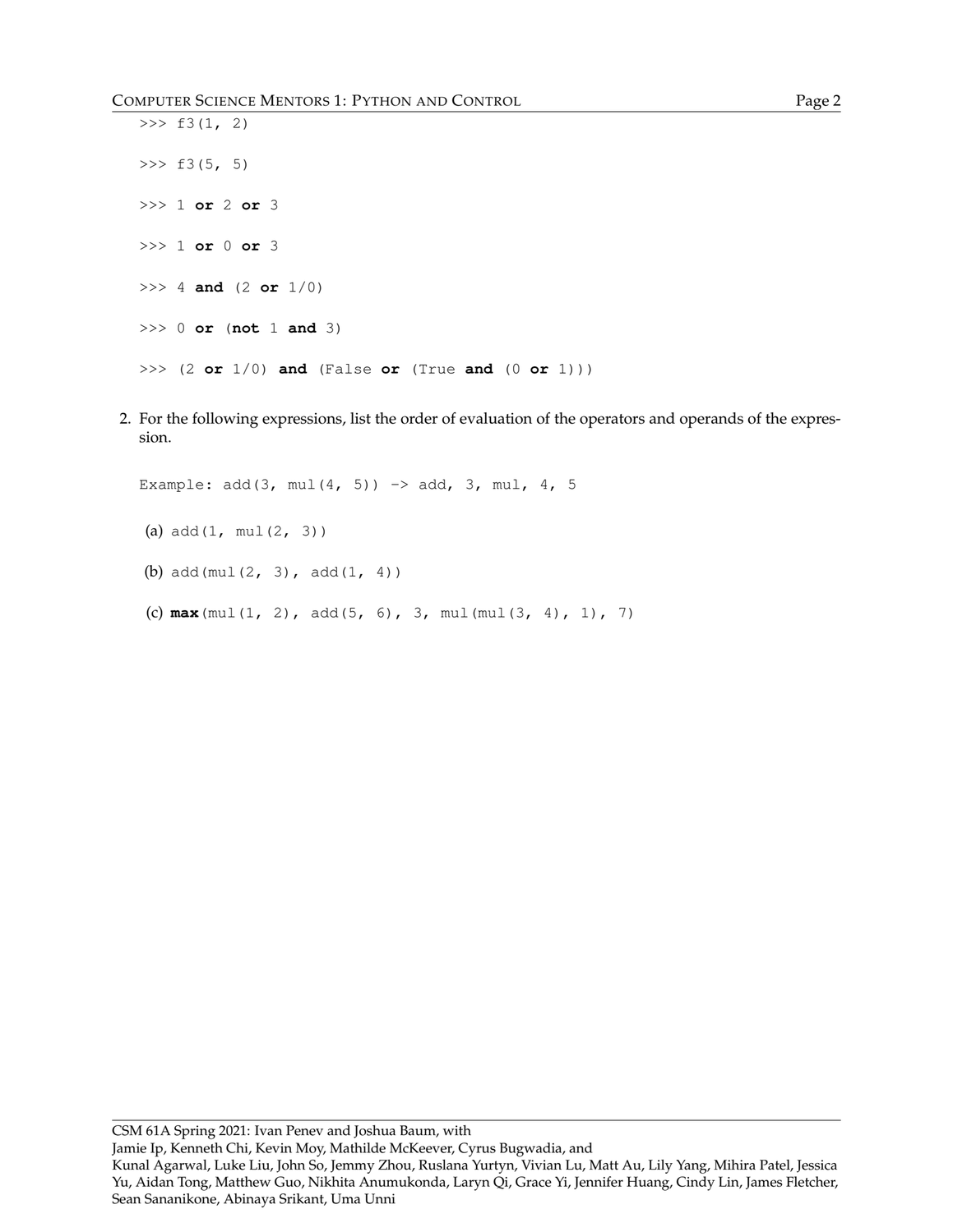1. Write a function that returns true if a number is divisible by 4 and false otherwise.

2. Write a function, is\_leap\_year, that returns true if a number is a leap year and false otherwise. A *leap year* is a year that is divisible by 4 but not divisible by 400.